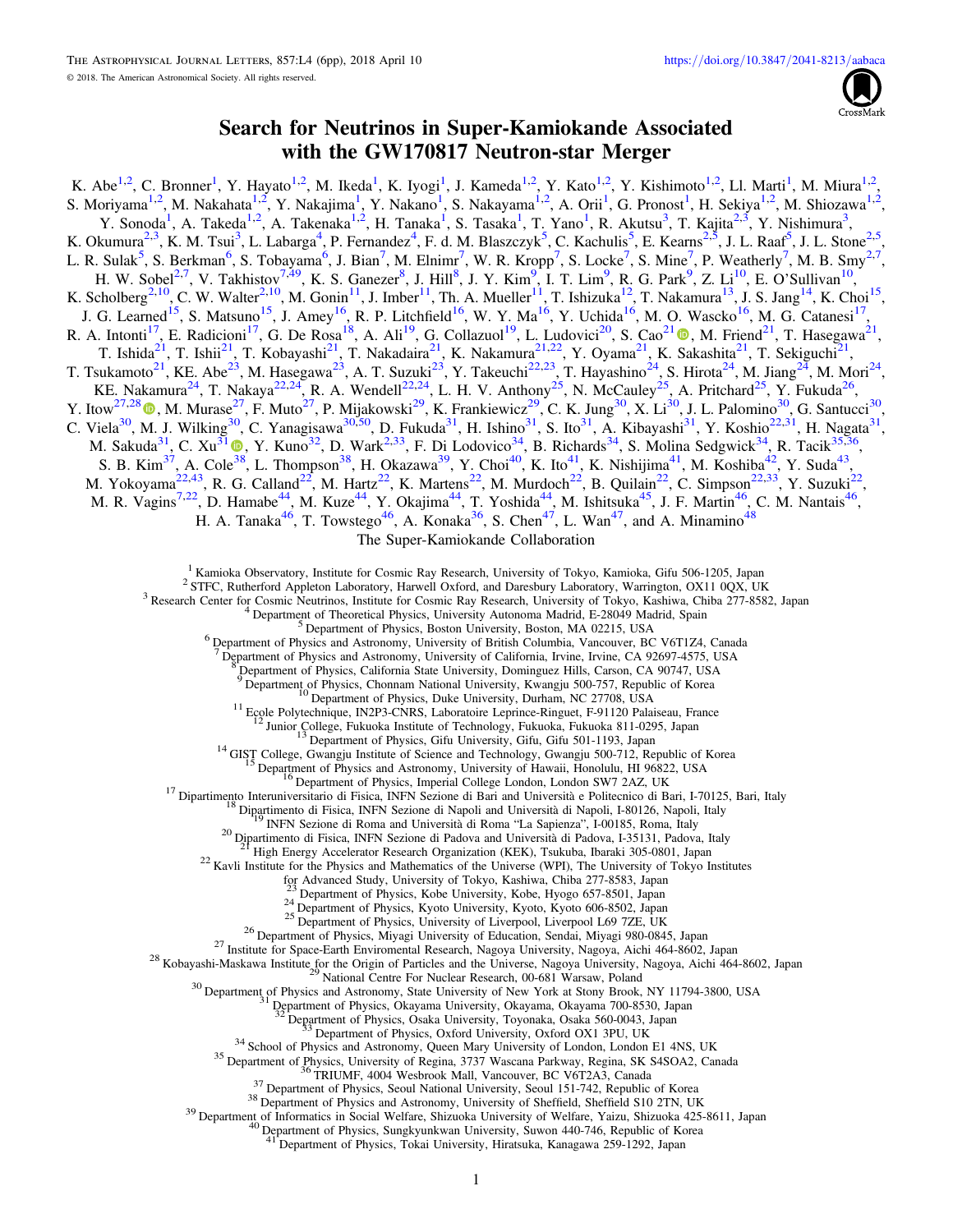<span id="page-1-0"></span><sup>42</sup> The University of Tokyo, Bunkyo, Tokyo 113-0033, Japan<br><sup>43</sup> Department of Physics, University of Tokyo, Bunkyo, Tokyo 113-0033, Japan<br><sup>44</sup> Department of Physics, Tokyo Institute of Technology, Meguro, Tokyo 152-8551,

Received 2018 February 11; revised 2018 March 28; accepted 2018 March 29; published 2018 April 9

### Abstract

We report the results of a neutrino search in Super-Kamiokande (SK) for coincident signals with the first detected gravitational wave (GW) produced by a binary neutron-star merger, GW170817, which was followed by a short gamma-ray burst, GRB170817A, and a kilonova/macronova. We searched for coincident neutrino events in the range from 3.5 MeV to ∼100 PeV, in a time window ±500 s around the gravitational wave detection time, as well as during a 14-day period after the detection. No significant neutrino signal was observed for either time window. We calculated 90% confidence level upper limits on the neutrino fluence for GW170817. From the upward-goingmuon events in the energy region above 1.6 GeV, the neutrino fluence limit is  $16.0^{+0.7}_{-0.6}$   $(21.3^{+1.1}_{-0.8})$  cm<sup>-2</sup> for muon neutrinos (muon antineutrinos), with an error range of  $\pm 5^{\circ}$  around the zenith angle of NGC4993, and the energy spectrum is under the assumption of an index of −2. The fluence limit for neutrino energies less than 100 MeV, for which the emission mechanism would be different than for higher-energy neutrinos, is also calculated. It is  $6.6 \times 10^{7}$  cm<sup>-2</sup> for anti-electron neutrinos under the assumption of a Fermi–Dirac spectrum with average energy of 20 MeV.

Key words: astroparticle physics – gravitational waves – neutrinos

# 1. Introduction

On 2017 August 17 at 12:41:04 UTC, the Advanced Laser Interferometer Gravitational-wave Observatory (LIGO) and Advanced Virgo experiment identified the first evident signal of a gravitational wave (GW) from the binary neutron-star merger, named GW170817 (Abbott et al. [2017b](#page-4-0)). The interpretation is that this is a merger of two compact objects consistent with neutron stars, having total system mass of 2.74 solar masses and a luminosity distance of 40 Mpc. Associated with this gravitational wave signal, the Fermi Gamma-ray Burst Monitor and the International Gamma-ray Astrophysics Laboratory also detected a short gamma-ray burst, GRB170817A, which has a consistent location with the merger and a 1.7 s delay to the merger time (Abbott et al. [2017a](#page-4-0)). Subsequent extensive electromagnetic follow-up observations in ultra-violet, optical, and infrared wavelengths were performed. These observations led to the conclusion that the merger happened in galaxy NGC4993 and was followed by a short gamma-ray burst and a kilonova/macronova Abbott et al. ([2017c](#page-4-0)); Coulter et al. ([2017](#page-5-0)). High-energy neutrino signals associated with the merger were also searched for by the Astronomy with a Neutrino Telescope and Abyss Environmental RESearch (ANTARES), IceCube, and Pierre Auger Observatories. It was concluded that no significant neutrino signal was observed (Albert et al. [2017](#page-5-0)).

We report the results of a search for neutrinos in Super-Kamiokande (SK) associated with this gravitational wave signal produced by the binary neutron-star merger in NGC4993. The analysis method is similar to that for the previous neutrino search in SK for GW150914 and GW151226 (Abe et al. [2016a](#page-4-0)). SK is a water Cherenkov detector with 50 kton water mass and 22.5-kton fiducial volume. It is located 2700 m water-equivalent underground in Kamioka, Japan. A detailed description of the detector, its calibration, and

performance can be found in Fukuda et al. ([2003](#page-5-0)) and Abe et al. ([2014](#page-5-0)). In this detector, the Cherenkov ring pattern reconstruction identifies final-state electron and muon direction and energy, from which we infer the neutrino direction, flavor, and energy. SK has sensitivity to a wide neutrino energy region and is able to reconstruct neutrino event energies from a few MeV to ∼100 PeV. Neutrino events with reconstructed energies above 100 MeV are categorized as the "high-energy data sample" in SK and are typically used to study atmospheric neutrinos and to search for proton decay. Neutrino events with reconstructed energies down to 3.5 MeV are categorized as the "low-energy data sample" and are typically used to study solar neutrinos and search for core-collapse supernova neutrinos. The directional determination accuracy varies according to sample and direction, but can be as accurate as  $\sim$ 1° for upwardgoing muons. Some theoretical predictions of neutrino emission mechanism via binary neutron-star mergers have been proposed; for example, some fraction of the kinetic energy in relativistic ejecta from gamma-ray bursts could convert to high-energy ( $\sim 10^{14}$  eV) neutrinos (Waxman & Bahcall [1997](#page-5-0)), or a similar mechanism as for core-collapse supernovae could produce few-tens-of-MeV neutrinos (Sekiguchi et al. [2011](#page-5-0); Kyutoku & Kashiyama [2017](#page-5-0)); the expected fluence is roughly estimated to be  $10^4 \text{ cm}^{-2}$  for  $10 \text{ MeV}$ neutrinos within 1 s after merger. Neutrino observations associated with a binary neutron-star merger using the unique characteristics in SK would validate such proposed mechanisms. We searched for coincident events in the full data sample using the same time window as ANTARES-IceCube-Pierre Auger, i.e.,  $\pm 500$  s around the merger time and in a 14-day time window relevant for longer-lived emission processes. The primary background events for this search in the high-energy data sample are almost entirely atmospheric neutrinos, while radioactive impurities, spallation products from cosmic-ray muons, and atmospheric and solar neutrinos are the main backgrounds in the low-energy data sample. We note that SK carried out a LINAC calibration (Nakahata et al. [1999](#page-5-0)) from 2017 August 3 to 22. Fortunately, physics data-taking operated

<sup>&</sup>lt;sup>49</sup> Also at Department of Physics and Astronomy, UCLA, CA 90095-1547, USA.

<sup>50</sup> Also at BMCC/CUNY, Science Department, New York, NY, USA.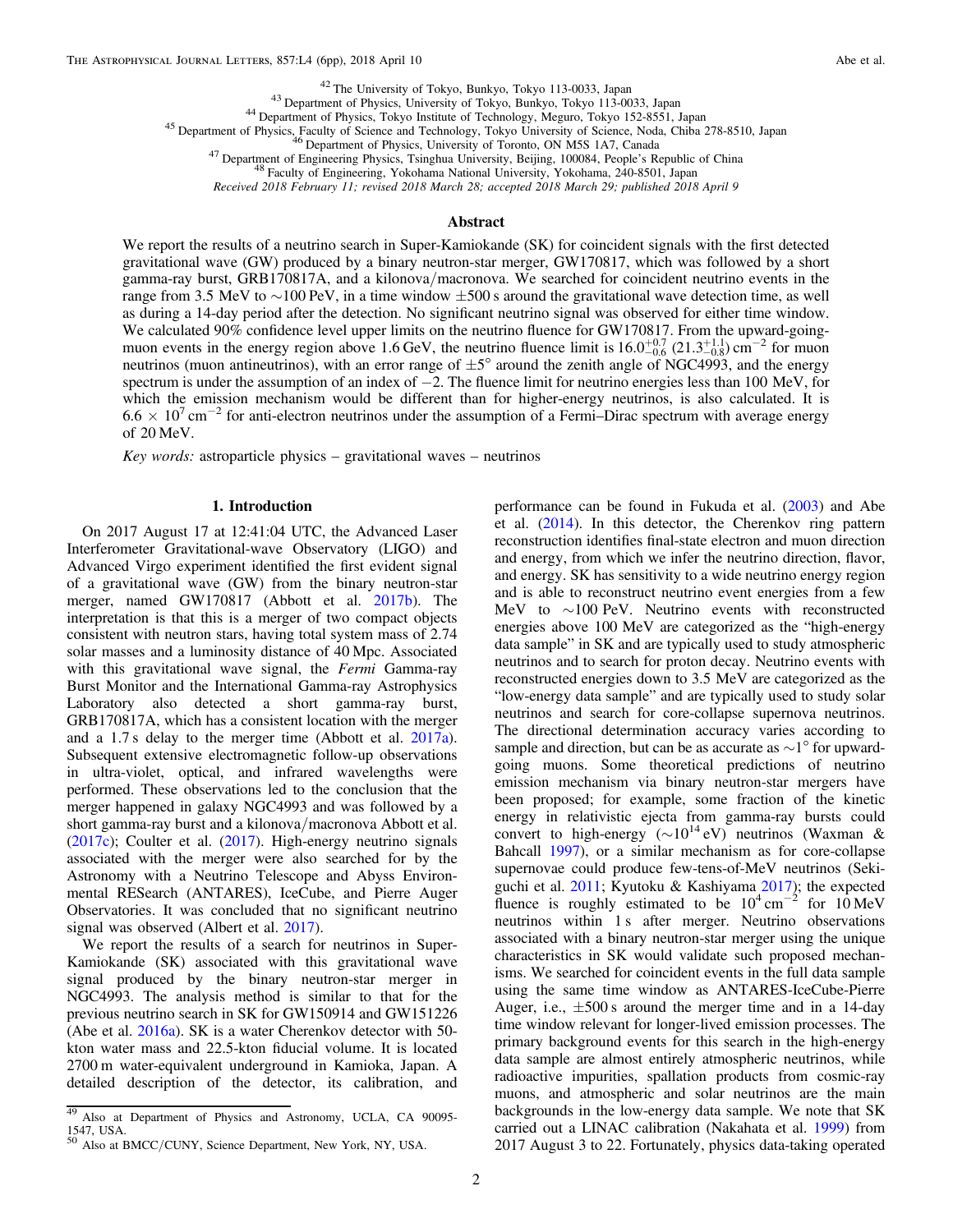Table 1 Numbers of Expected and Observed Events in FC, PC, and UPMU Data Sets, Respectively, for a ±500-s Time Window around GW170817 and for 14 Days after GW170817

|             | Observed Num. of Event                        | Expected Num. of Event           |
|-------------|-----------------------------------------------|----------------------------------|
|             | in $\pm 500$ s                                |                                  |
| FC.         | $\Omega$                                      | $(9.36 \pm 0.06) \times 10^{-2}$ |
| PC.         |                                               | $(7.52 \pm 0.23) \times 10^{-3}$ |
| <b>UPMU</b> |                                               | $(1.64 \pm 0.02) \times 10^{-2}$ |
|             | following 14 days for all sky                 |                                  |
| FC.         | $76 + 8.72$                                   | $91.44 \pm 0.57$                 |
| PC.         | $8 + 2.83$                                    | $7.35 + 0.23$                    |
|             | following 14 days for $5^{\circ}$ solid angle |                                  |
| UPMU        | $\mathbf{0}$                                  | $(6.11 \pm 0.04) \times 10^{-2}$ |

Note. The errors on the observed number of events in the subsequent 14 days for the entire sky are  $\sqrt{N}$ . For UPMU event search in the subsequent 14 days, the event number in a solid angle of  $\pm 5^{\circ}$  around NGC4993 was shown instead. The total livetime for the following 14 days is 11.30 days.

at the time when the neutron-star merger occurred; however, there were unavoidable radioactive impurities adhered on the surface of the linear accelerator (LINAC) beam pipe present in the low-energy data sample.

### 2. Search Method and Results

# 2.1. High-energy Data Sample

The high-energy data sample has three different categories: fully contained (FC), partially contained (PC), and upwardgoing muon (UPMU). FC neutrinos have reconstructed interaction vertices inside the fiducial volume of the inner detector, combined with low light levels in the outer detector. PC neutrinos also have interaction vertices inside the fiducial volume, but have significant light in the outer detector volume indicating exiting particles. UPMU neutrinos are the highestenergy SK sample; they result from muon-neutrino interactions in the rock surrounding the detector, which produce penetrating muons. These muons either stop in the inner-detector volume as stopping events, or go through the inner detector as throughgoing events. The energy range for neutrino parents in FC and PC sample is 100 MeV–10 GeV, and for UPMU it is 1.6 GeV– 100 PeV. All three event topologies are considered for this search. Further information about the selection and reconstruction methods for the three categories can be found in Ashie et al. ([2005](#page-5-0)).

 $A \pm 500$ -s window search around the LIGO detection time of GW170817, as well as a 14-day window search following the GW detection, have been conducted in the SK detector. These windows are consistent with those selected in Albert et al. ([2017](#page-5-0)). The expected number of events based on 2976.01 days of SK data, and the number of events that we actually observed, are listed in Table 1 for a  $\pm$ 500-s window and for the following 14-day interval. The livetime for the high-energy analysis after removing LINAC beam runs for the following 14 days after GW170817 is 11.30 days. In a  $\pm 500$ -s window around GW170817, no neutrino event was found in the FC, PC, or UPMU data sets. This null result is used in the calculation of the upper limit on neutrino fluence in the subsequent sections of this Letter. Unlike the FC and PC samples, the UPMU

sample only contains upgoing muons, so it is sensitive to only half of the sky. In 60.4% of the subsequent 14 days, NGC4993 is within the sensitive half. Because the direction of NGC4993 is well known Abbott et al. ([2017c](#page-4-0)); Coulter et al. ([2017](#page-5-0)), for UPMU data, for which the angular resolution is better than for the other two samples, we concentrated on a  $\pm 5^{\circ}$  cone around NGC4993 for the event search in the subsequent 14 days. This method was previously used in SK to search for neutrino signals associated with astrophysical objects (Abe et al. [2017](#page-4-0)). The  $\pm 5^{\circ}$  constraint was not used for the  $\pm 500$  s search in Table 1 because no event was observed in all sky during this window, and unlike the 14-day-window case, the zenith angle change of NGC4993 in  $\pm 500$  s can be ignored. All of the results listed in Table 1 are consistent with our expected event rates.

## 2.2. Low-energy Data Sample

Assuming that the flux is approximately equally distributed among flavors, as for a core-collapse supernova, the dominant channel in the 3.5–100 MeV range is the inverse beta decay of electron antineutrinos  $(\bar{\nu}_e + p \rightarrow e^+ + n)$ . The second-most dominant one is neutrino elastic scattering ( $\nu + e^- \rightarrow \nu + e^-$ ), which is sensitive to all neutrino flavors but dominated by electron neutrinos. Positrons or electrons from these interactions can produce observable signals in the SK detector. There are other charged-current and neutral-current interactions with <sup>16</sup>O nuclei that are subdominant.

There are two data samples used by SK for low-energy analysis: one tuned for the supernova relic neutrino (SRN) search (Bays et al. [2012](#page-5-0)) and another for the solar neutrino analysis (Abe et al. [2016b](#page-4-0)). These are independent selection methods and apply to different energy ranges for the GW170817 event search. The solar neutrino analysis is applied in the 3.5–15.5 MeV range, while the SRN analysis focuses on the 15.5–100 MeV range. In the low-energy analysis, the main background under 20 MeV is spallation products from cosmicray muons, and above 20 MeV the dominant background is from atmospheric-neutrino interactions (decay electrons from invisible muons, neutral-current interactions, and low-energy pions and muons). It should be mentioned that, in this analysis for the GW170817 event search, we do not require a neutron signal (Zhang et al. [2015](#page-5-0)).

After all of the reduction steps, no neutrino was observed in the SRN analysis within the  $\pm 500$ -s search window around GW170817. The expected number of background events in a  $\pm 500$ -s time window is (1.93  $\pm$  0.08) × 10<sup>-3</sup>, based on 2887 days of data.

In the SRN sample for the 14 days after GW170817, two events were found, on 2017 August 24 10:33:04 UTC and on 2017 August 28 14:36:34 UTC. The reconstructed energies of these two events are 22.0 and 40.4 MeV in kinetic energy, and the angles between their reconstructed directions and NGC4993 are  $(55.41 \pm 15.81)$ ° and  $(145.24 \pm 11.30)$ °. Because of the LINAC calibration, livetime for the subsequent 14 days of SRN-analysis data is 9.15 days, and the expected number of events is  $1.53 \pm 0.06$ , so the probability of observing two or more events is 45.1%. This is consistent with the expected signal rate and we do not classify these as GW170817 neutrinos rather than SRN candidates. Therefore, the fluence limit calculation, which will be discussed in next section, is performed based on the result of the  $\pm 500$ -s window search.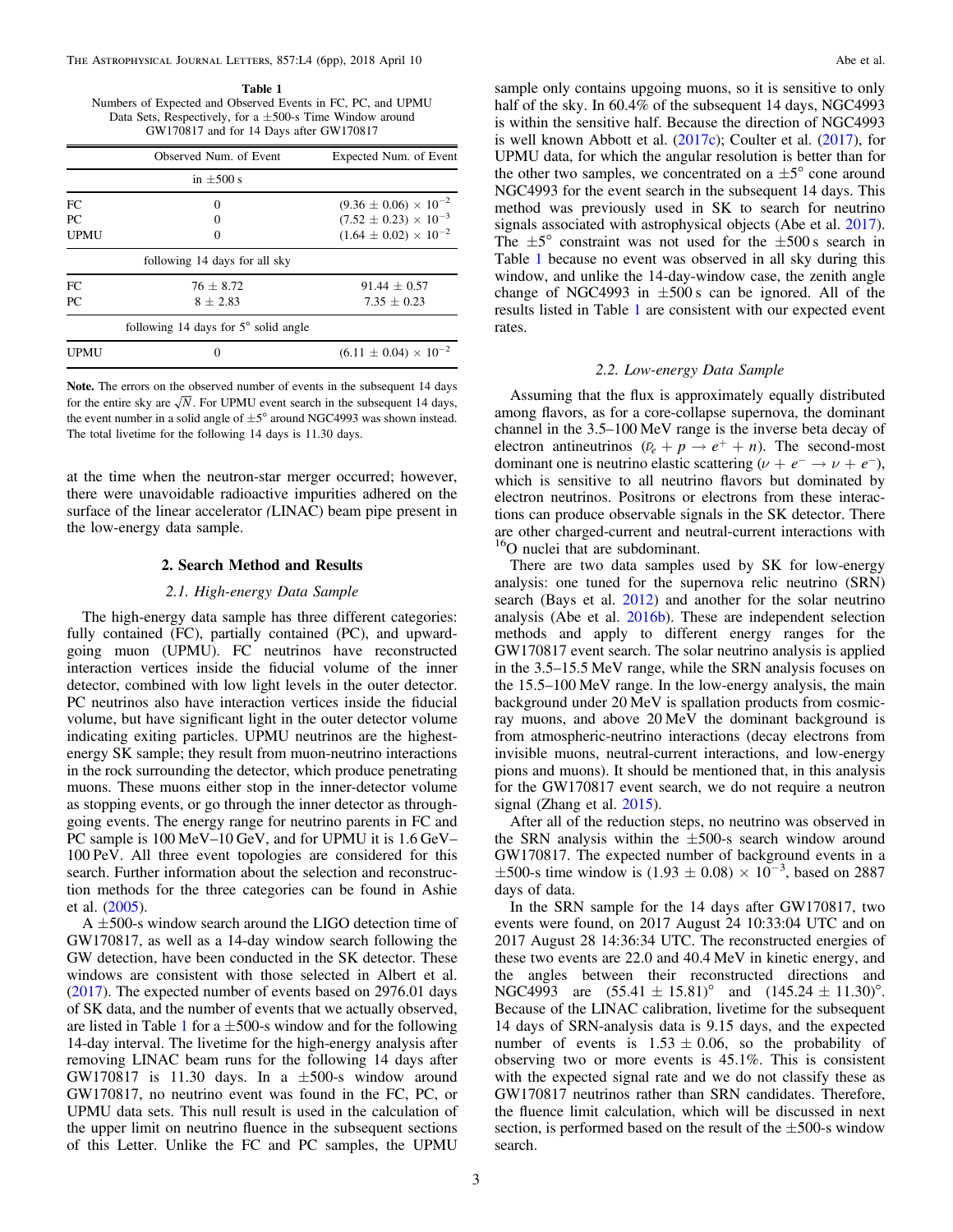<span id="page-3-0"></span>The same search windows were applied to the solar neutrino data and no event was found in a  $\pm 500$ -s window around GW170817. Using the data after 2015 May 1, with a livetime of 306.6 days, we expect  $2.90 \pm 0.01$  events in  $\pm 500$  s; the probability of no event is 5.5%. Due to LINAC calibration work during 2017 August, tank opening and hardware changes were carried out so frequently that the quality of the event selection and reconstruction in the solar neutrino data sample was not stable, primarily due to radioactive impurities from the LINAC pipe. Therefore, we omit discussion of the subsequent 14-day data sample.

#### 3. Neutrino Fluence Limit

As there is no event observed within a  $\pm 500$ -s window, either in low- or high-energy data, the null number can be converted to an upper limit on neutrino fluence. This is done separately for the low-energy, FC+PC, and UPMU data sets. The fluence limit was calculated using the same procedure laid out in Thrane et al. ([2009](#page-5-0)), which follows from Swanson et al. ([2006](#page-5-0)).

For the FC and PC data set, the neutrino fluence can be calculated using Equation (1),

$$
\Phi_{\text{FC,PC}} = \frac{N_{90}}{N_T \int dE_{\nu} \sigma(E_{\nu}) \epsilon(E_{\nu}) \lambda(E_{\nu}^{-2})},\tag{1}
$$

 $N_{90}$  is the 90% Chandrasekhar limit (CL) calculated from a Poisson distribution for the observed neutrino events in a  $\pm$ 500-s window with the expected background number. As there is no neutrino event found in a  $\pm 500$ -s window for FC, PC, or UPMU data,  $N_{90}$  can be fixed as  $N_{90} = -\ln(0.1) = 2.3$ .  $N<sub>T</sub>$  is the number of target nuclei relevant to the neutrino interactions.  $\sigma$  is the combined cross section for all interactions.  $\epsilon$  is detection efficiency, and  $\lambda$  is the density of  $E_{\nu}$  assuming an energy spectrum with index of  $-2$ . This spectral index is commonly assumed for astrophysical neutrinos accelerated by shocks (Gaisser et al. [1995](#page-5-0)).

Fluence limits are calculated separately for each neutrino type because the cross section and detection efficiency depend on neutrino type. Cross sections in Equation (1) are from NEUT 5.3.5 Hayato ([2009](#page-5-0)). NEUT 5.3.5 is also used to produce mono-energetic neutrino interactions in the SK Monte Carlo detector simulation in order to determine the detection efficiency.

For the UPMU data set, the neutrino fluence is calculated using Equation (2),

$$
\Phi_{\text{UPMU}} = \frac{N_{90}}{A_{\text{eff}}(z) \int dE_{\nu} P(E_{\nu}) S(z, E_{\nu}) \lambda(E_{\nu}^{-2})}.
$$
 (2)

The fluence of UPMU events depends on zenith angle.  $A_{\text{eff}}(z)$  is the zenith-dependent effective area, where z is the the zenith angle of the incoming neutrino.  $P(E_{\nu})$  is the probability for a neutrino to create a muon with energy greater than  $E_{\nu}^{\min}$ . S  $(z, E<sub>ν</sub>)$  is the shadowing of the neutrinos due to interactions in the Earth. As for the FC and PC analysis,  $\lambda$  here is the number density of  $E_{\nu}$  in a spectrum with index of  $-2$ .

The fluence calculation for low-energy neutrinos uses an expression similar to (1) but with different energy spectra. Here we assume two kind of spectra, one with an index of 0, i.e., a flat spectrum, and another being a Fermi–Dirac distribution



Figure 1. 90% CL limits for GW170817 events on fluence obtained for monoenergetic neutrinos at 4, 7, 10, 14, 20, 30, 50, 80, and 100 MeV.

Table 2 Limits at 90% CL on the Fluence of Neutrinos from GW170817, Given a Spectral Index of −2 and a Range of 100 MeV–10 GeV for FC+PC and 1.6 GeV–100 PeV for UPMU Data

|                   | GW170817 $\Phi_{\nu}$ (cm <sup>-2</sup> ) |                                                    |
|-------------------|-------------------------------------------|----------------------------------------------------|
|                   | from $FC+PC$ only                         | from UPMU only                                     |
| $\nu_\mu$         | $5.6 \times 10^{4}$                       | $16.0^{+0.7}_{-0.6}$                               |
| $\bar{\nu}_{\mu}$ | $1.3 \times 10^{5}$                       | $21.3^{+1.1}_{-0.8}$                               |
| $\nu_e$           | $4.8 \times 10^{4}$                       | .                                                  |
| $\bar{\nu}_e$     | $1.2 \times 10^{5}$                       | .                                                  |
|                   | from low-energy only                      |                                                    |
|                   | flat spectrum                             | Fermi-Dirac with $E_{\text{ave}} = 20 \text{ MeV}$ |
| $\bar{\nu}_e$     | $1.2 \times 10^{7}$                       | $6.6 \times 10^{7}$                                |
| $\nu_e$           | $1.0 \times 10^{9}$                       | $3.4 \times 10^{9}$                                |
| $\bar{\nu}_x$     | $7.5 \times 10^{9}$                       | $2.6 \times 10^{10}$                               |
| $\nu_{\rm r}$     | $6.3 \times 10^{9}$                       | $2.1 \times 10^{10}$                               |

Note. The error of the UPMU limit is made with  $\pm 5^{\circ}$  range around zenith angle of NGC4993. Low-energy limits assume a flat spectrum as well as a Fermi– Dirac spectrum with  $E_{\text{average}} = 20 \text{ MeV}$  from 3.5 to 100 MeV.  $\nu_x(\bar{\nu}_x)$ represents  $\nu_e(\bar{\nu}_e)$  and  $\nu_\mu(\bar{\nu}_\mu)$ 

with average energy of 20 MeV:

$$
\Phi_{\text{low}e} = \frac{N_{90}}{N_T \int dE_{\nu} \lambda(E_{\nu}) \sigma(E_{\nu}) R(E_e, E_{\text{vis}}) \epsilon(E_{\text{vis}})},\tag{3}
$$

 $R$  is the response function to convert electron or positron energy  $(E_e)$  to kinetic energy in SK  $(E_{vis})$ . The response function and the detection efficiency  $(\epsilon)$  are calculated using SK detector Monte Carlo simulation. Again, no event was observed in  $\pm 500$  s, so  $N_{90}$  is 2.3.

We also express the fluence limit that is calculated for monochromatic neutrino energy  $E_{\nu}$ . The fluence limits at various energies are shown in Figure 1. The results of fluence limits for FC+PC, UPMU, and low-energy data are summarized in Table 2. The UPMU upper limit fluence values range from  $(14-37)$  cm<sup>-2</sup> for neutrinos and from  $(18-50)$  cm<sup>-2</sup> for antineutrinos, depending on zenith angle from 90° to 0°. To focus on the direction of NGC4993, the UPMU limit is  $16.0^{+0.7}_{-0.6}$  cm<sup>-2</sup> and  $21.3^{+1.1}_{-0.8}$  cm<sup>-2</sup> for neutrinos and antineutrinos, while the error is calculated by a range of  $\pm 5^{\circ}$  around the zenith angle of NGC4993. We show the upper limit of neutrino fluence from UPMU events as a sky map in Figure [2](#page-4-0). We note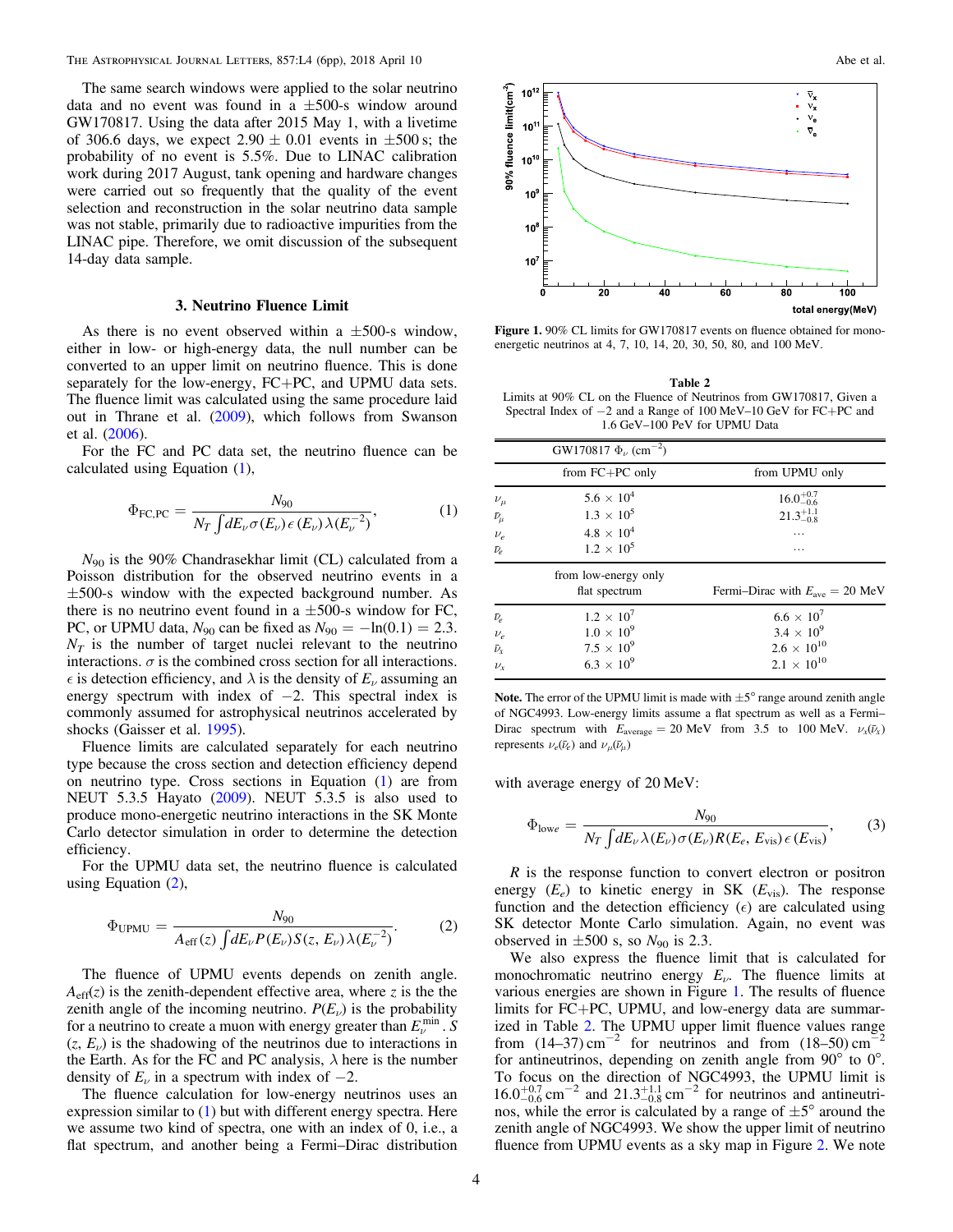<span id="page-4-0"></span>The Astrophysical Journal Letters, 857:L4 (6pp), 2018 April 10 Abe et al.



Figure 2. 90% CL limit on fluence for neutrinos (left) and antineutrinos (right) in the UPMU data set, overlaid with the 90% CL contour for the location of GW170817 according to LIGO and Virgo released data (solid red line).



Figure 3. 90% CL limits for the UPMU data set during a  $\pm$ 500-s window in the direction of NGC4993. Limits are calculated separately for each energy range, by assuming a spectrum with index of  $-2$ .

that the present study is sensitive to neutrinos between 1.6 and 100 GeV, which is not covered in other searches (Albert et al. [2017](#page-5-0)). Our UPMU data may be compared or combined directly with that of other neutrino telescopes. We provide a UPMU fluency limit in Figure 3.

Considering  $d_{\text{GW}}$  as the distance from the detector to NGC4993, our upper limit on fluence of UPMU data can be converted into an upper limit on total radiated energy in neutrinos, by weighting by  $4\pi d_{\text{GW}}^2$  $4\pi d_{\text{GW}}^2$  in Equation (2). resulting upper limit on total energy is  $E_{\nu}^{\text{tot}} \sim (1-6) \times 10^{53}$  erg for GW170817, assuming the luminosity distance of 40 Mpc.

# 4. Conclusion

We made a coincidence search for neutrino signals with the gravitational wave GW170817 produced by a binary neutronstar merger in NGC4993, in the SK detector in an energy range from 3.5 MeV to ∼100 PeV. The analysis was performed within a time window of  $\pm 500$  s of GW170817 and 14 days after the neutron-star merger.

In the high-energy data sample, three neutrino interaction categories are considered: FC, PC, and UPMU. No neutrino candidate was found in the  $\pm 500$ -s window. The number of candidates in a 14-day time window in the entire sky, as well as

in a limited spatial region around NGC4993, is consistent with the expectation.

Low-energy neutrino events were also examined using the SRN and the solar neutrino data samples in the same window. No neutrino candidate was found in the SRN and solar neutrino data samples in the  $\pm 500$ -s window. Two candidates were found in the SRN data sample in the 14-day search window, which is consistent with the estimated background rate.

Considering the observation of no significant neutrino signal associated with the GW170817 in SK, we calculated the neutrino fluence limits. The obtained results give the most stringent limits for neutrino emission in the energy region below 100 GeV.

We gratefully acknowledge the cooperation of the Kamioka Mining and Smelting Company. The Super-Kamiokande experiment has been built and operated from funding by the Japanese Ministry of Education, Culture, Sports, Science and Technology, the U.S. Department of Energy, and the U.S. National Science Foundation. Some of us have been supported by funds from the National Research Foundation of Korea NRF-2009-0083526 (KNRC) funded by the Ministry of Science, ICT, and Future Planning, the European Union H2020 RISE-GA641540-SKPLUS, the Japan Society for the Promotion of Science, the National Natural Science Foundation of China under grants No. 11235006, the National Science and Engineering Research Council (NSERC) of Canada, the Scinet and Westgrid Consortia of Compute Canada, and the National Science Centre, Poland (2015/17/N/ST2/04064, 2015/18/  $E/ST2/00758$ ).

# ORCID iDs

- S. Ca[o](https://orcid.org/0000-0002-8870-981X) [https:](https://orcid.org/0000-0002-8870-981X)//orcid.org/[0000-0002-8870-981X](https://orcid.org/0000-0002-8870-981X)
- Y. Itow **[https:](https://orcid.org/0000-0002-8198-1968)//orcid.org/[0000-0002-8198-1968](https://orcid.org/0000-0002-8198-1968)**
- C. Xu [https:](https://orcid.org/0000-0002-4968-2466)//orcid.org/[0000-0002-4968-2466](https://orcid.org/0000-0002-4968-2466)

#### References

Abbott, B. P., Abbott, R., Abbott, T. D., et al. 2017a, [ApJL,](https://doi.org/10.3847/2041-8213/aa920c) [848, L13](http://adsabs.harvard.edu/abs/2017ApJ...848L..13A) Abbott, B. P., Abbott, R., Abbott, T. D., et al. 2017b, [PhRvL](https://doi.org/10.1103/PhysRevLett.119.161101), [119, 161101](http://adsabs.harvard.edu/abs/2017PhRvL.119p1101A) Abbott, B. P., Abbott, R., Abbott, T. D., et al. 2017c, [ApJL,](https://doi.org/10.3847/2041-8213/aa91c9) [848, L12](http://adsabs.harvard.edu/abs/2017ApJ...848L..12A) Abe, K., Bronner, C., Pronost, G., et al. 2017, [ApJ,](https://doi.org/10.3847/1538-4357/aa951b) [850, 166](http://adsabs.harvard.edu/abs/2017ApJ...850..166A) Abe, K., Haga, K., Hayato, Y., et al. 2016a, [ApJL,](https://doi.org/10.3847/2041-8205/830/1/L11) [830, L11](http://adsabs.harvard.edu/abs/2016ApJ...830L..11A) Abe, K., Haga, Y., Hayato, Y., et al. 2016b, [PhRvD](https://doi.org/10.1103/PhysRevD.94.052010), [94, 052010](http://adsabs.harvard.edu/abs/2016PhRvD..94e2010A)